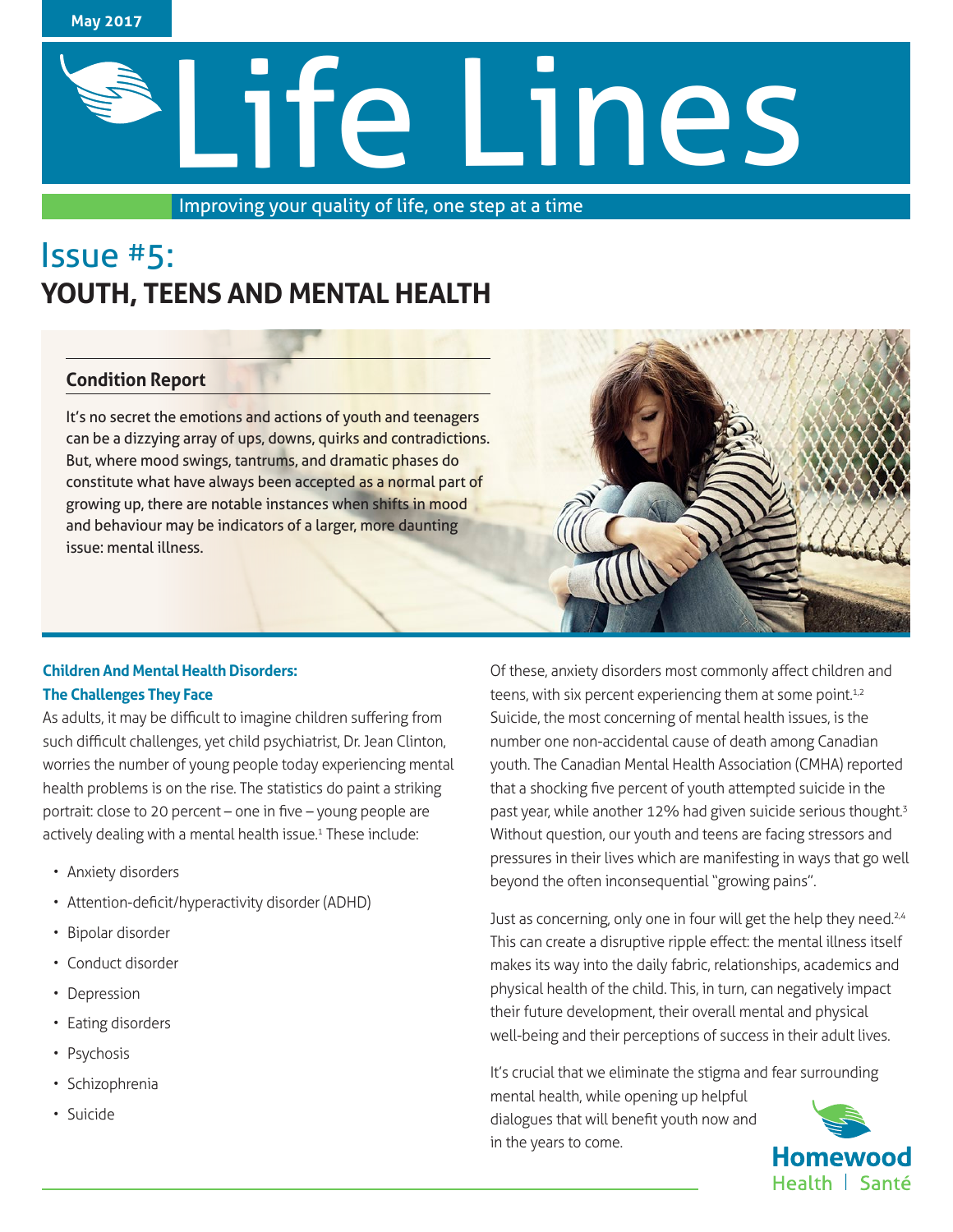#### **Mental Health Disorders: What To Look For**

With 50-70% of mental health disorders showing up before 18 years of age<sup>2</sup>, it's important to identify those who are struggling as early as possible. Some of the most common signs to watch for are:

- **• Avoiding people, places or situations** they normally engage with or suddenly keeping to themselves
- **• Changes in eating patterns, feelings or behaviour surrounding food, weight or physical appearance**
- **• Changes in self-esteem or self-image**
- **• Changes or decline in relationships at school, home, or with other kids**
- **• Changes or decline in school or extracurricular performance**
- **• Changes or inability to sleep, relax or concentrate**
- **• Deliberately hurting themselves or others**
- **• Inability to cope with everyday life, issues or activities**
- **• Lack of regard or interest in the feelings or property of others**
- **• Lack of self-care or neglecting themselves**
- **• New or increased use of alcohol and/or drugs**
- **• New or unusual physical behaviours or ailments** like recurring head or stomach aches, neck pain, excess energy or nervous habits (i.e.: nail biting, hair twisting, thumbsucking, odd or repetitive movements)
- **• Overreactions to relatively small incidents**
- **• Reduced interest in social or extracurricular activities they normally enjoy**
- **• Speaking of suicide or having a preoccupation with death**
- **• Sudden changes or extremes in emotion** such as feeling rejected, worthless, hopeless, sad, helpless, anxious, worried, guilty/self-blaming, disillusioned, angry or afraid
	- **• Sudden or unexplained changes in behaviour** (i.e.: an active child becomes withdrawn or a good student's grades drop)

Certain circumstances may also make children more susceptible to mental health disorders. These include:

- A family history of mental health disorders
- A history of previous suicide attempts
- Being gay, lesbian, bisexual or transgendered
- Ethnicity and societal discrimination
- Facing or having witnessed trauma, including abuse
- Having been the victim of, or having engaged in bullying
- Having recently gone through a major life change (moving to a new country, city or school)
- Having substance abuse problems

If you're concerned about your child, talk to them about how they're feeling. Letting them know you care is a powerful first step in showing they aren't alone.

#### **Ensuring Children Don't Suffer Alone: Being Proactive And Offering Support**

Daunting as it may be to broach the subject of mental health and kids, there's reason to be optimistic: 70 per cent of mental health cases that appear in children *can* be addressed through early intervention<sup>4</sup>.

Getting ahead of mental health disorders, and offering support to those who need it empowers both the at-risk child and the adults who love them. The good news? There are a multitude of ways to do just that.

Foster resiliency: As a parent, resist the urge to "bubble-wrap" or constantly protect your kids. Instead, actively provide the tools and skills to help your child problem solve, resolve conflict and help cope with the normal roadblocks, responsibilities and inevitable setbacks they'll face. Boost their self-confidence by supporting good decision-making, assertiveness, perseverance and self-determination.

**Communicate:** Openly, honestly and often. Some of our favourite expert advice:

- Notice the little conversation openers your child offers up
- Ask non-judgemental questions and really pause to listen to what they have to say
- Acknowledge their feelings
- Answer questions directly and honestly
- Give your undivided attention
- Resist the urge to quickly jump in with solutions or advice
- And, above all, make time to connect whenever you can

Apart from keeping the lines of communication open and natural, checking in frequently also provides a great baseline; if things change where your child's mental health is concerned, you'll be far more likely to notice it, and they'll be far more likely to share their struggles with you.

You and your child may also consider creating a signal (i.e.: a code word or specifically worded email or text message) to be used when they'd like to open a discussion about something important. This can help set the stage for a conversation they may not otherwise know how to begin.

**Nurture a healthy, safe environment at home:** Establishing routines and setting clear boundaries, rules and limits are key, as is building in daily time together. Mealtimes are fantastic opportunities to talk and listen (especially when devices are put away!). In fact, research suggests kids who share fewer meals at home with their family actually become sexually active or experiment with drugs at earlier ages<sup>1</sup>, while kids living in a healthy, supportive environment have better mental health and less risk of mental health disorders.<sup>5</sup>

**Be respectful:** Demonstrate that you value and accept your child for who they are.

**Create a network of strong relationships:** Help your child build a wider support system through friends, team sports, their church or other social activities. Even taking care of a pet can prove deeply fulfilling and beneficial to mental health.

**Provide outlets to relieve anxiety and stress:** Physical activity, meditation and the arts are super for self-expression, growth and work wonders on a young person's overall mental health and ability to handle stress.